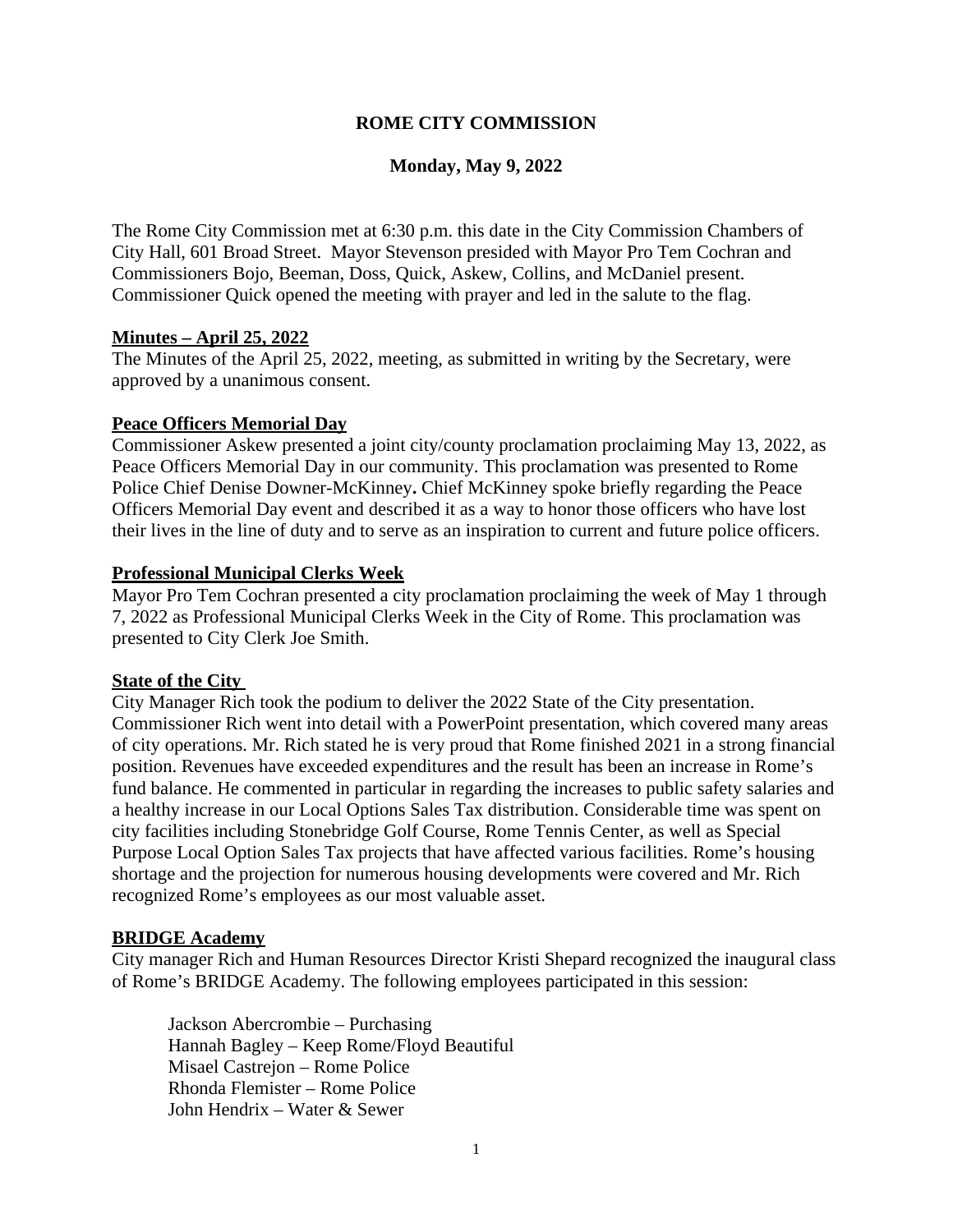Jeff Hill – Water Reclamation Facilities Kristi Kent – Tourism Kelley Parker – City Manager's Office Suzanne Parris – Community Development Jamie Stone – Rome/Floyd Fire Lisa Winston – Transit Sarah Huffman – Human Resources – Facilitator/Trolley Driver

It was noted that the BRIDGE academy originated from the City of Rome Employee Engagement Committee.

### **2022 Election Qualifying Fee Resolution**

Secretary Smith explained that even though this is not a city of Rome election year there will be a special election this year with the purpose of filling a vacancy on the Rome board of education. This general election will take place on November 8, 2022.

Commissioner Collins moved to adopt a resolution which would set the qualifying fee for Rome Board of Education election at the normal qualifying fee at 3% of the Annual Salary (\$126). Commissioner McDaniel seconded and the vote was unanimously in favor. The qualifying period for this election will be from August 15 through August 19, 2022 and qualifying will take place at its normal location – the Rome City Clerk's Office.

### **Annexation Special Use Permit and Rezonings – First Reading**

Secretary Smith announced that the following annexation, specials use permit request and rezonings are being placed on first reading.

A) A22-05-01 – Request to annex the property located at 112 Fieldwood Rd: Floyd County Tax Parcel K13Y346, zoned Suburban Residential (No Change). (Planning Commission recommends approval, 7-0).

B) SUP22-05-01 – Request for a special use permit for a change in use from a hotel to apartments for property zoned Community Commercial located at Avenue A, Floyd County Tax Parcel J13Y479. (Planning Commission recommends approval, 7-0).

C) Z22-05-03 – Request to rezone from Office Institutional to Suburban Residential for the property located at Burnett Circle; Floyd County Tax Parcel H13J130. (Planning Commission Recommends approval, 7-0).

D) Z22-05-04 – Request to rezone from Heavy Commercial to Light Industrial for the property located at 14 and 15 Commerce Court; Floyd County Tax Parcel J15W250 and J15W251. (Planning Commission recommends approval, 7-0).

E) Z22-05-05 – Request to rezone from Neighborhood Office Commercial to Duplex Residential for the property located at 301 and 303 Redmond Road; Floyd County Tax Parcel I13W098 and I13W099. (Planning Commission recommends approval, 7-0).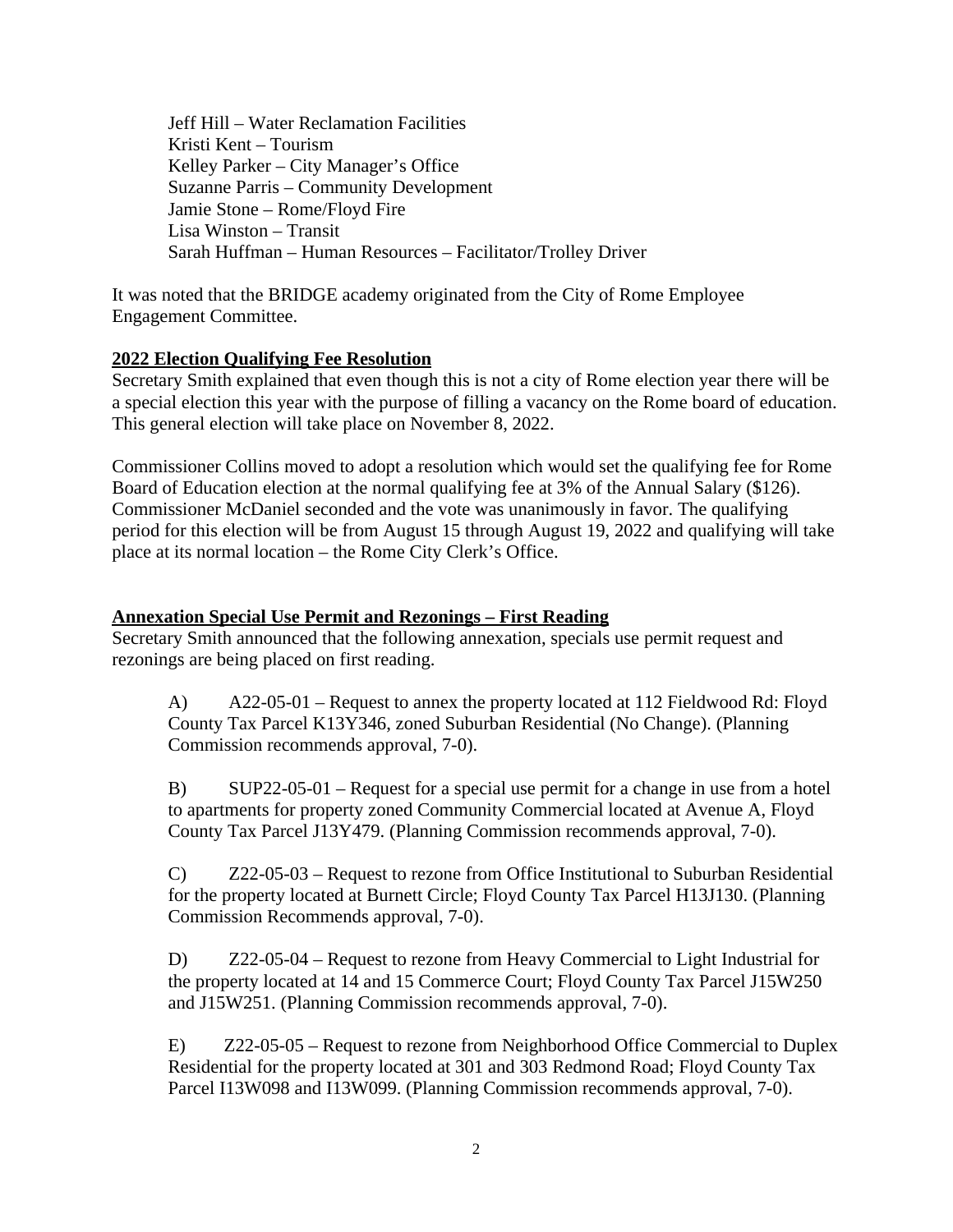These all come with a unanimous recommendation for approval from the Planning Commissioner and public hearings have been scheduled for the May 23rd City Commission meeting.

## **Alcohol Sales Permit Ordinance Amendment**

Commissioner Quick moved to adopt an amendment to Rome's Alcohol Ordinance which would require Alcohol Sales Permits for person working as security guards at pouring establishments unless that person is a POST certified police officer. Commissioner Askew seconded the motion and the vote was unanimously in favor.

The Alcohol Sales Permit requirement specifies that security guards will be required to undergo a background investigation and will not be allowed to obtain the permit if they are a convicted felon.

### **Water and Sewer Ordinance Amendment – Local Limits for Discharges**

Commission Collins moved to adopt an ordinance which would codify Rome's maximum allowable daily concentrations for pollutants. Commissioner McDaniel seconded the motion, and the vote was unanimously in favor.

These levels were set by resolutions in 2020 however, this action will place the enforced levels in Rome's ordinances.

# **Z22-04-08 Rezone the former NW GA Regional Hospital Site**

Assistant Rome/Floyd planner Brice Wood reintroduced the Rezoning File Z22-04-08, the request to rezone the former NW GA Regional Hospital site located at Division Street and 100 Marable Way; Tax Map # I13X015, I13X016, and I13X017 from Office Institutional to Heavy Industrial. He reminded the Commission that this rezoning file was addressed at the April 25<sup>th</sup> City Commission meeting and ultimately resulted in the request being tabled. Commissioner Collins moved to remove this item from table, Commissioner Quick seconded, and the vote was unanimously in favor.

Mr. Wood once again reviewed this file, display maps and photographs of the subject and surrounding properties and stated that the Planning Commission recommended approval of the rezone request as well as the Planning Commission staff. The recommendation was that if the property were rezoned that the applicant/owner would create a barrier to reroute commercial truck traffic more towards the bypass, which is intended for such trips thus avoiding Charlton Street (East of North Division Street) and other inner-city streets.

Mayor Stevenson called a public hearing to order. Speaking in favor of the rezoning request was Missy Kendrick speaking on behalf of the Rome/Floyd County Development Authority. Ms. Kendrick once again stated that the Development Authority favors rezoning of this site to Heavy Industrial. Ms. Kendrick stated they are in favor of retaining one existing building on this site to be used as a daycare for industries that may locate at this site. They also favor retention of the existing chapel and pavilion. A 100-foot buffer on the east side of the property is also an acceptable condition as well as a new ingress/egress traffic plan.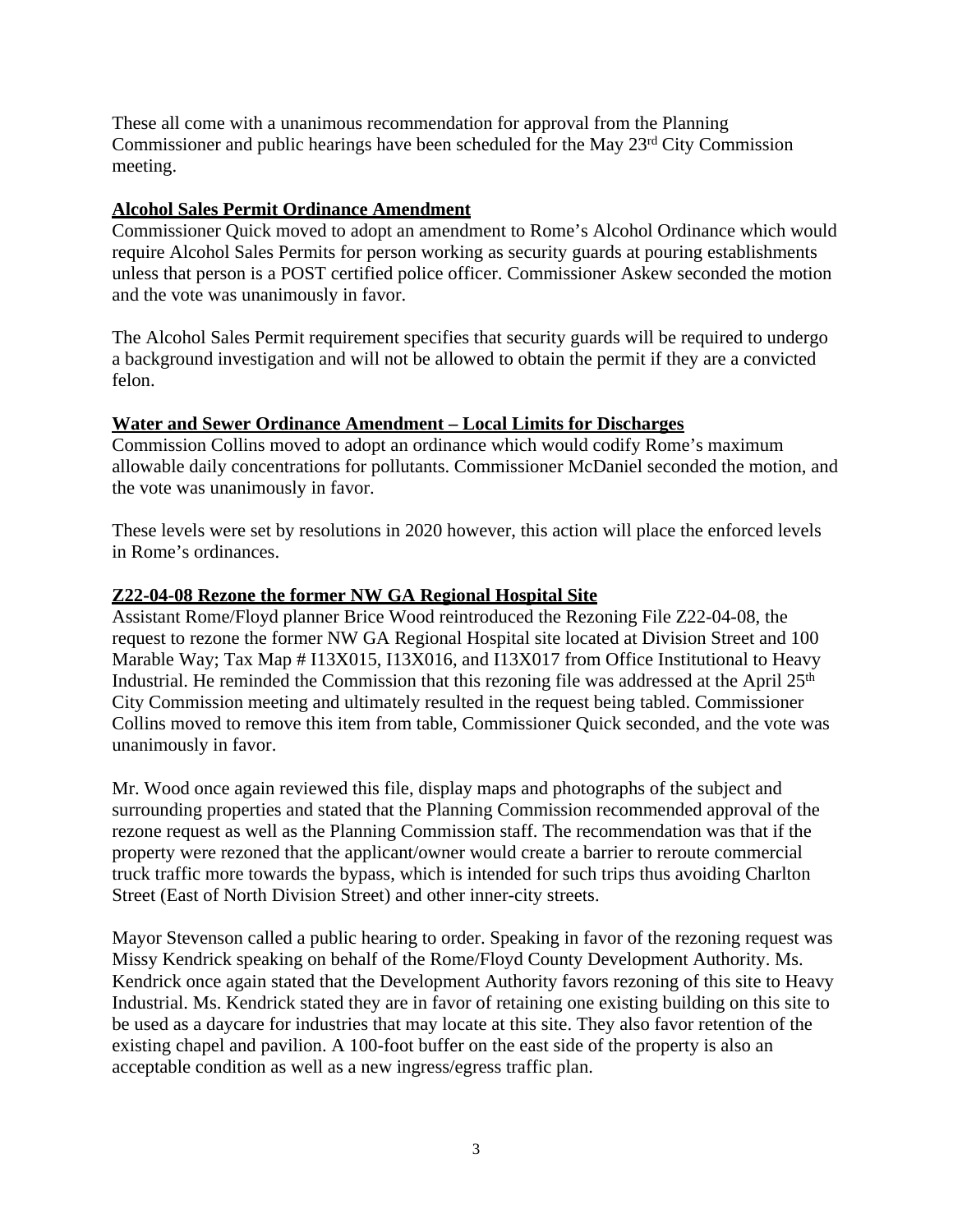Speaking in opposition to the rezoning request was Danny Price, 6 Woodvalley Drive, and in house counsel for Berry College. Penny Evans-Plant, 511 Charlton Street. speaking on behalf of the Summerville Park Neighborhood Association. Carrie Noble, 209 Timothy Ave., Chris Reyes, 202 Oakwood Street, and Vincent Mendez, Rome, GA.

Mr. Price stated that Berry College is opposed to the rezoning of this property as presented. Berry College is in favor of rezoning the western portion of this property to allow the expansion of existing industries which border on the west of side of this property. Mr. Price reminded the Commission that Berry College has industrial property available on Technology Parkway and sees this rezoning as a competition to their currently available property. Mr. Price also noted that there are numerous Berry College faculty and staff members which live in the nearby Summerville Park neighborhood and this property is approximately four tenths of a mile from the recently developed Spires Senior Residential Complex. Even though the Development Authority will recruit industries that are of low impact, once the property is rezoned Heavy Industrial there are many potential uses that could be offensive to the surrounding properties. Ms. Evans-Plant restated some of the points voiced at the April 25<sup>th</sup> City Commission meeting regarding the Summerville Park neighbors concerns of this site's zoning of Heavy Industrial and its potential impact of Summerville Park neighborhood. Ms. Noble primarily concentrated on the potential negative impact to West Central school and the nearby residential neighborhood. Mr. Reyes expressed a concern that the Development Authority can recruit industry for this area without anyone else's approval after the property is zoned Heavy Industrial. Mr. Mendez referenced the original development concept for this site which included a mixed-use plan which he feels is more advantageous to our community.

With there being no rebuttal comments, Mayor Stevenson closed the public hearing.

Commissioner Collins expressed his confusion regarding what condition maybe acceptable to the Summerville Park neighborhood and others opposed to the regional rezoning. Collins reminded everyone that the NW GA Regional Hospital existed at this site for many years likely with more employees than the new industry will bring to this site. There were also negative conditions that existed with the hospital.

**Commissioner Collins moved to approve the rezoning request for the former NW GA Regional Hospital site as requested from Office Institutional to Heavy Industrial with the following conditions:**

- **1. That the main entry to the property be off of Redmond Road.**
- **2. That there be a 100-foot buffer extending along Division Street which faces Charlton Street.**
- **3. That there being signage reading "No Large Trucks" travelling in either direction on Charlton Street**
- **4. That the existing church and pavilion be left in place on this site (preference).**
- **5. An industrial air quality meter reader be in place. No on-site incinerator for disposal of waste or byproducts and also no on-site boilers or fuel recapture apparatus that use waste or byproducts as fuel – no land fuel on site.**
- **6. Ask that the Rome/Floyd Development Authority recruit high tech and neighborhood friendly industries (preference).**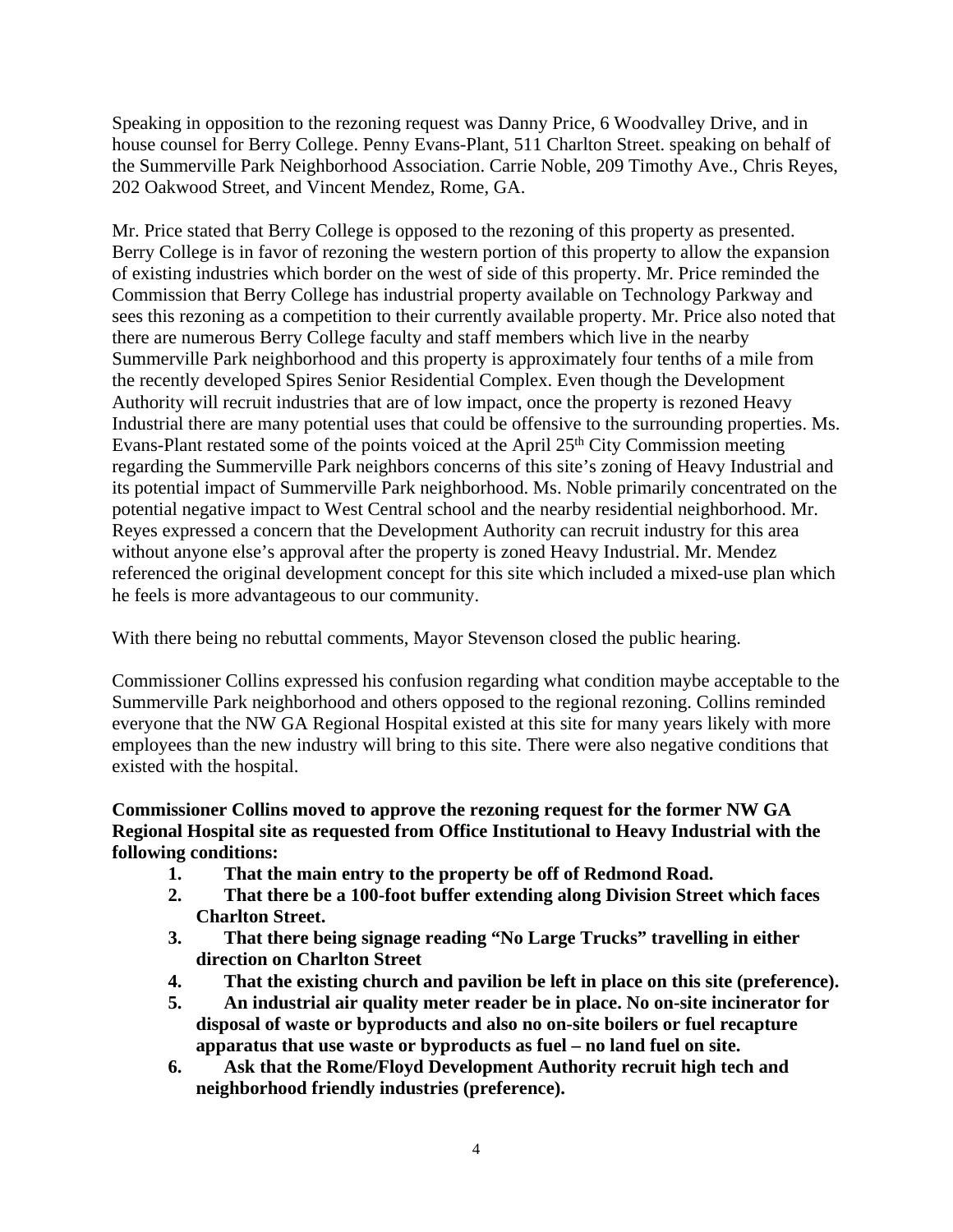### **Commissioner Quick seconded the motion.**

There was considerable discussion by the commission regarding the marketing of current Berry properties as well as the potential expansion of existing industries which border this property. The Summerville Park neighborhood was thanked for their input and their willingness to negotiate and consider zoning conditions which would make this action more acceptable. Commissioners expressed confidence towards the Rome/Floyd Chamber of Commerce and the Rome/Floyd Development Authority in regard to their efforts to recruit industries that are more beneficial to our community and industries that do not produce pollution and waste that is historically associated with industries. Mayor Pro Tem Cochran congratulated Commissioner Collins for his efforts in establishing a compromise regarding this rezoning request. Mayor Pro Tem Cochran repeated some of his statements made at the April 25<sup>th</sup> City Commission meeting regarding potential problems and issues that could be associated with the industry at this site. Commissioner Cochran added that they are 6,373 persons living within one mile of this site (not counting Berry College dorm students). Cochran also added some new information regarding pollution, reminding everyone that of the waterways in our community, only two contain fish that are edible (due to high levels of pollution). The Commissioners also expressed their resolve for high quality jobs in our community to improve our quality of life and to retain our youth.

With the discussion completed, Commissioner Collins motioned to approve this rezoning with conditions was approved by the following vote:

YES: Bojo, Beeman, Doss, Quick, Askew, Collins and McDaniel NO: Cochran

# **Rome/Floyd Development Authority**

Mayor Stevenson announced that the Rome/Floyd Development Authority would meet on Tuesday, May 17<sup>th</sup> at 10:00 a.m. in the Manis Business Center.

### **Finance Committee**

Mayor Pro Tem Cochran announced the Finance Committee will meet on Wednesday May 18 at 10:00 a.m. in the Sam King Room. Rome Board of Education will be presenting their FY2022- 2023 budget.

### **Public Works, Traffic and Transit**

Mayor Pro Tem Cochran announced that the Public Works, Traffic and Transit Committee will meet on Wednesday May 11 at 10:00 a.m. in the Sam King Room.

# **Recycling Center Deficit Invoices**

Commissioner Cochran moved for the City of Rome to pay a portion of the recycling center deficit for the first quarter of 2022. These deficits are shared three ways equally between Floyd County, the City of Rome, and the Solid Waste Commission. Each of these three entities will pay \$34,695.71 for their share of the first quarter deficit. Commissioner Cochran moved to approve the Solid Waste Commission share. Commissioner Bojo seconded, and the vote was unanimously in favor. Commissioner Cochran moved to authorize the payment of the City of Rome portion. Commissioner Collins seconded and the vote was unanimously in favor.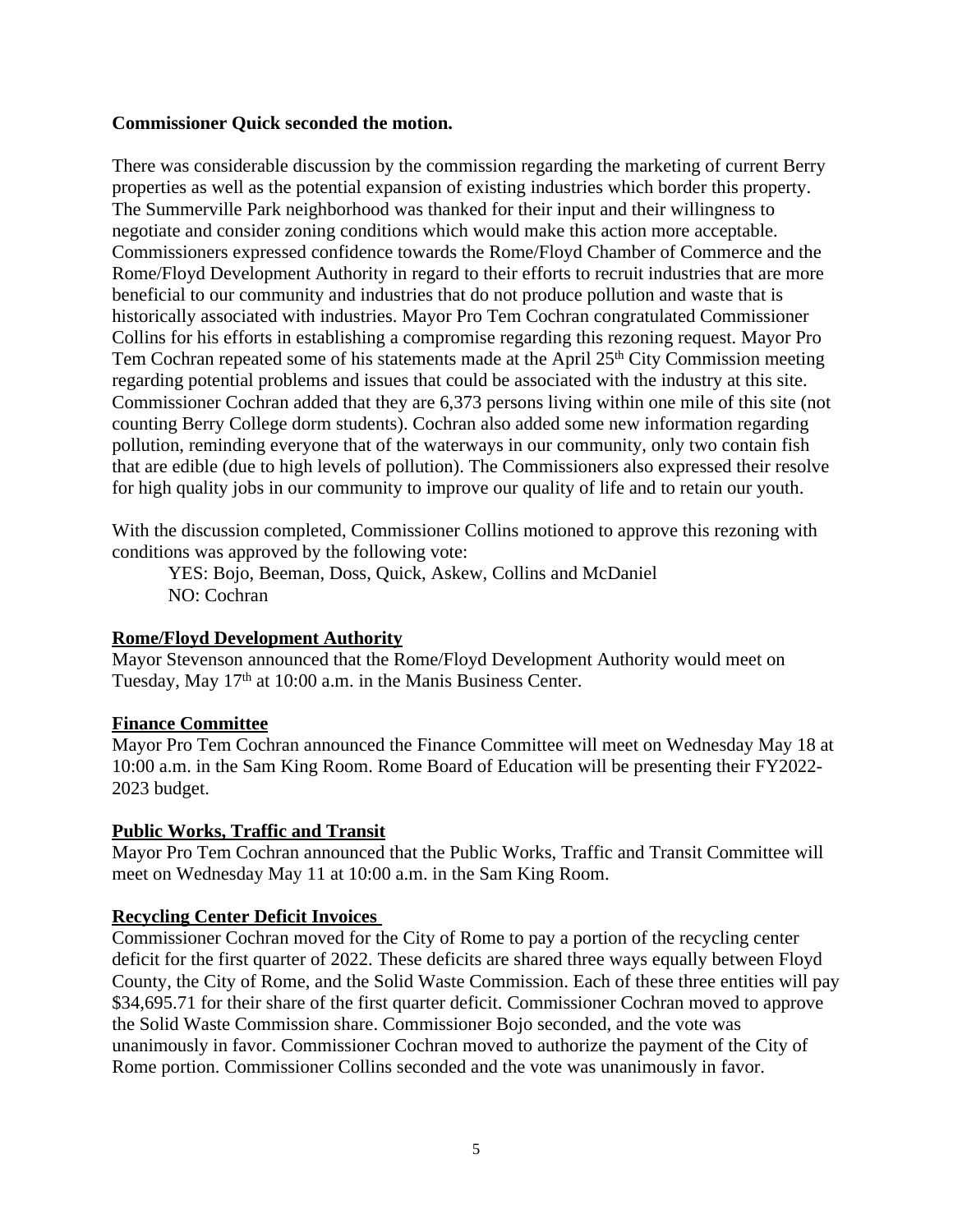### **Redevelopment Committee**

Commissioner Bojo announced there will be a called meeting of the Redevelopment Committee on Wednesday May 11 at 2:30 p.m. in the Sam King Room. Among other issues on the agenda for the meeting, there will be a review of the Four Stone Redevelopment Plan for West Third Street and potential tax allocation districts on Martha Berry Boulevard and North Broad Street.

### **Transportation Policy Committee**

Commissioner Bojo announced that the Transportation Policy Committee will meet on Wednesday, May 18 at 10:00 a.m. in the Sam King Room.

### **Alcohol Control Commission**

Commissioner Beeman announced that the Alcohol Control Commission is scheduled to meet on Monday May 16 at 5:00 p.m. in the City Commission Chambers. (*This meeting has been cancelled)*

### **Keep Rome/Floyd Beautiful**

Commissioner Beeman announced that the Keep Rome/Floyd Beautiful Commission will meet on Monday, May 23 at 4:00 p.m. in the Sam King Room.

### **Historic Preservation Committee**

Commissioner Beeman announced that the Historic Preservation Committee will meet on Wednesday, May 18 at 2:30 p.m. in the Sam King Room.

### **Library Board**

Commissioner Beeman announced that there is a vacancy on the Library Board for a City of Rome appointee. Steps are under way to find the appropriate person for this position.

# **Tourism**

Commissioner Doss congratulated our local tourism officials and our Downtown Development Authority Board regarding numerous events that were occurring in our community last week and the very large crowds in attendance.

### **Downtown Development Authority**

Commissioner Quick announced the Downtown Development Authority will meet on Thursday May 12 at 8:30 a.m. in the Carnegie training room.

# **Fire Overview**

Commissioner Askew announced that the Fire Overview committee will meet on Tuesday, May 10 at 10:30 a.m. in the Sam King Room.

### **Public Safety Committee**

Commissioner Askew announced that the Public Safety Committee will meet on Tuesday May 17 at 2:00 p.m. in the Sam King Room.

# **Peace Officers Memorial Service**